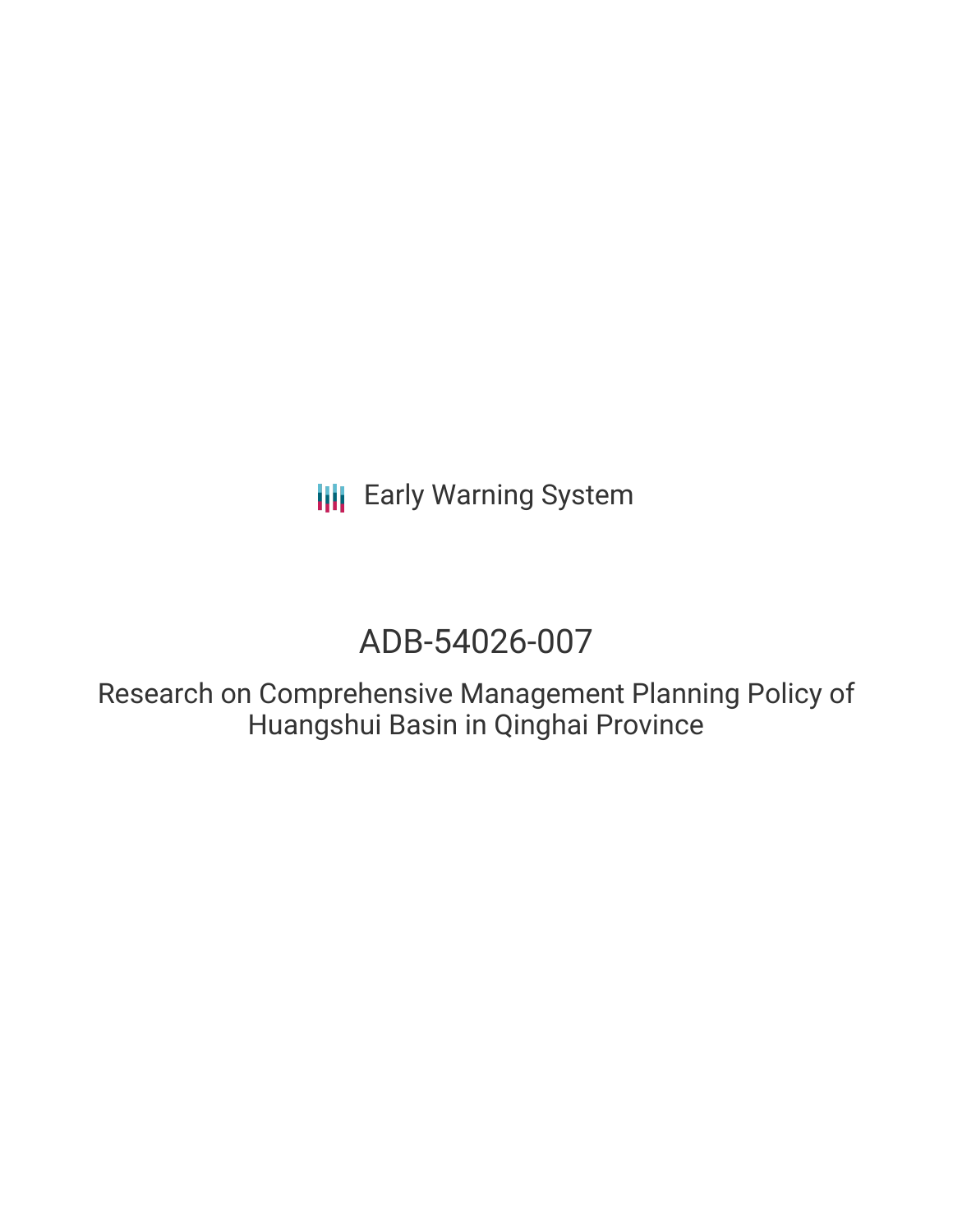

**Drovince** 

| <b>Countries</b>               | China                                        |
|--------------------------------|----------------------------------------------|
| <b>Financial Institutions</b>  | Asian Development Bank (ADB)                 |
| <b>Status</b>                  | Approved                                     |
| <b>Bank Risk Rating</b>        | U                                            |
| <b>Voting Date</b>             | 2020-11-26                                   |
| <b>Borrower</b>                | Government of the People's Republic of China |
| <b>Sectors</b>                 | Agriculture and Forestry                     |
| <b>Investment Type(s)</b>      | Loan                                         |
| <b>Investment Amount (USD)</b> | $$0.26$ million                              |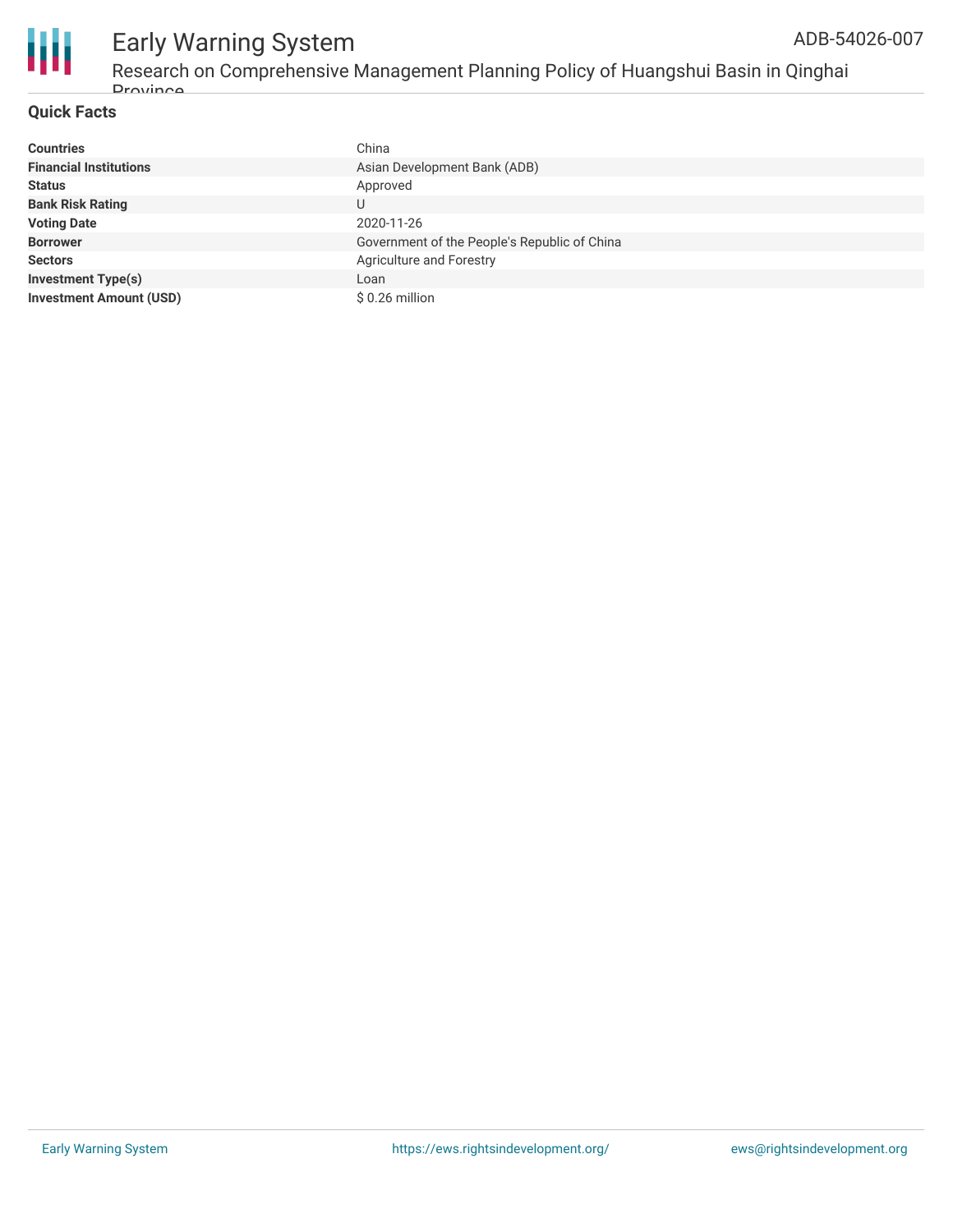



### Early Warning System Research on Comprehensive Management Planning Policy of Huangshui Basin in Qinghai **Drovince**

#### **Project Description**

This project aims to improve comprehensive management, planning, and policy for high-quality green development opportunities in the Yellow River basin.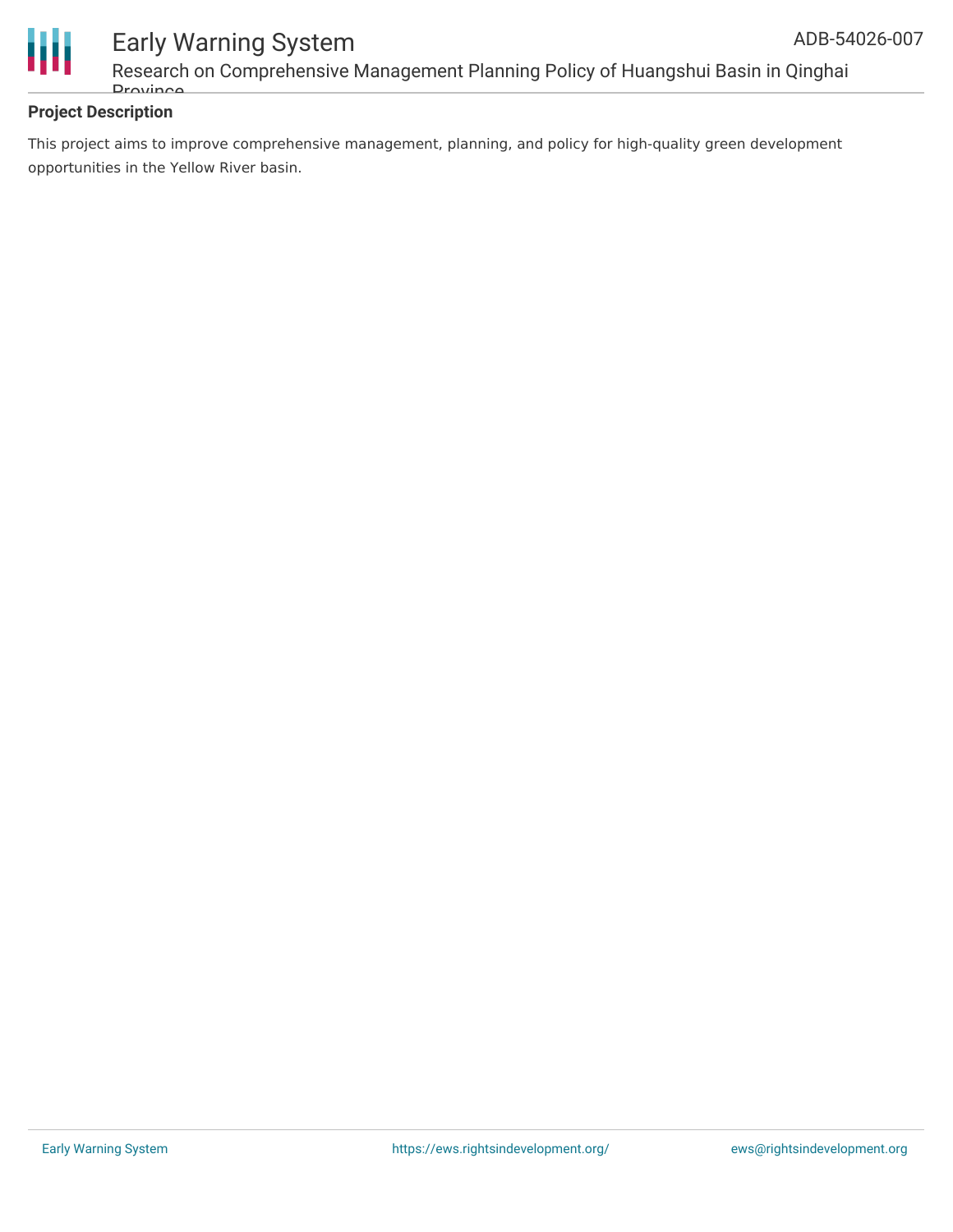

Research on Comprehensive Management Planning Policy of Huangshui Basin in Qinghai **Drovince** 

#### **Investment Description**

Asian Development Bank (ADB)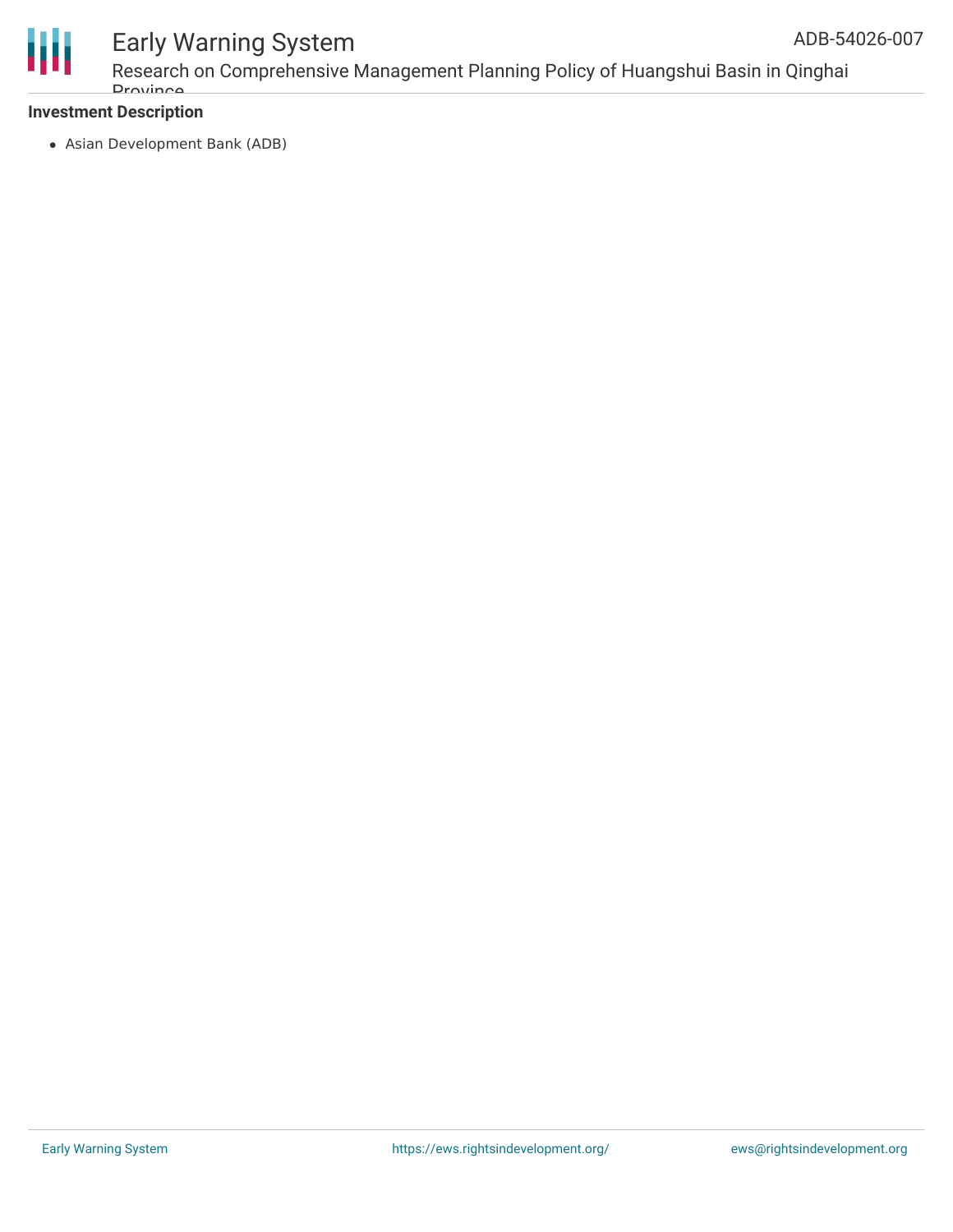

### Research on Comprehensive Management Planning Policy of Huangshui Basin in Qinghai **Drovince**

#### **Contact Information**

ADB

Mingyuan Fan (Project Officer)

Project contacts not available at the time of disclosure.

#### ACCESS TO INFORMATION

You can submit an information request for project information at: https://www.adb.org/forms/request-information-form

ADB has a two-stage appeals process for requesters who believe that ADB has denied their request for information in violation of its Access to Information Policy. You can learn more about filing an appeal at: https://www.adb.org/site/disclosure/appeals

#### ACCOUNTABILITY MECHANISM OF ADB

The Accountability Mechanism is an independent complaint mechanism and fact-finding body for people who believe they are likely to be, or have been, adversely affected by an Asian Development Bank-financed project. If you submit a complaint to the Accountability Mechanism, they may investigate to assess whether the Asian Development Bank is following its own policies and procedures for preventing harm to people or the environment. You can learn more about the Accountability Mechanism and how to file a complaint at: http://www.adb.org/site/accountability-mechanism/main.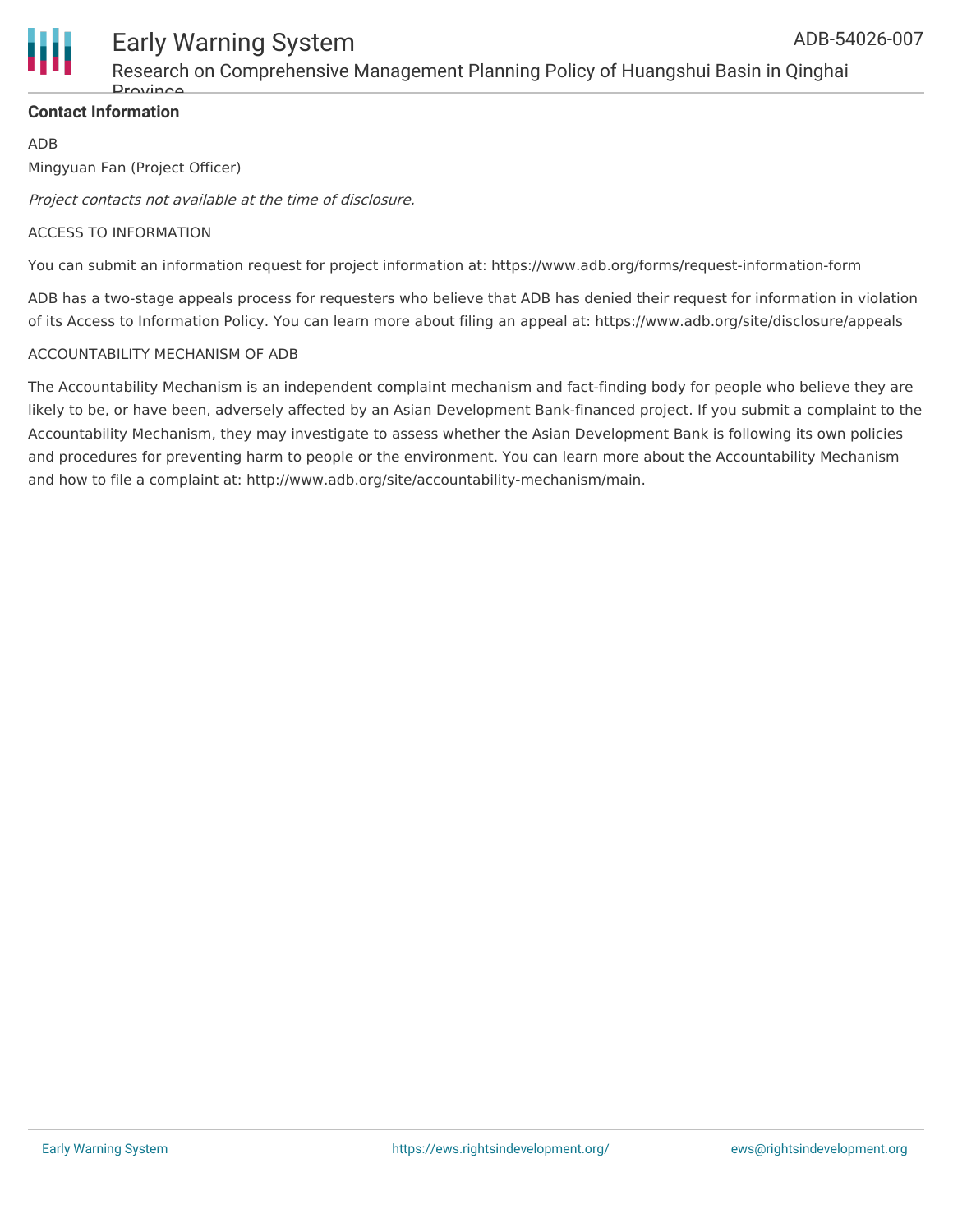

Research on Comprehensive Management Planning Policy of Huangshui Basin in Qinghai **Drovince** 

#### **Bank Documents**

• Project [Disclosure](https://ewsdata.rightsindevelopment.org/files/documents/07/ADB-54026-007.pdf) PDF [\[Original](https://www.adb.org/printpdf/projects/54026-007/main) Source]